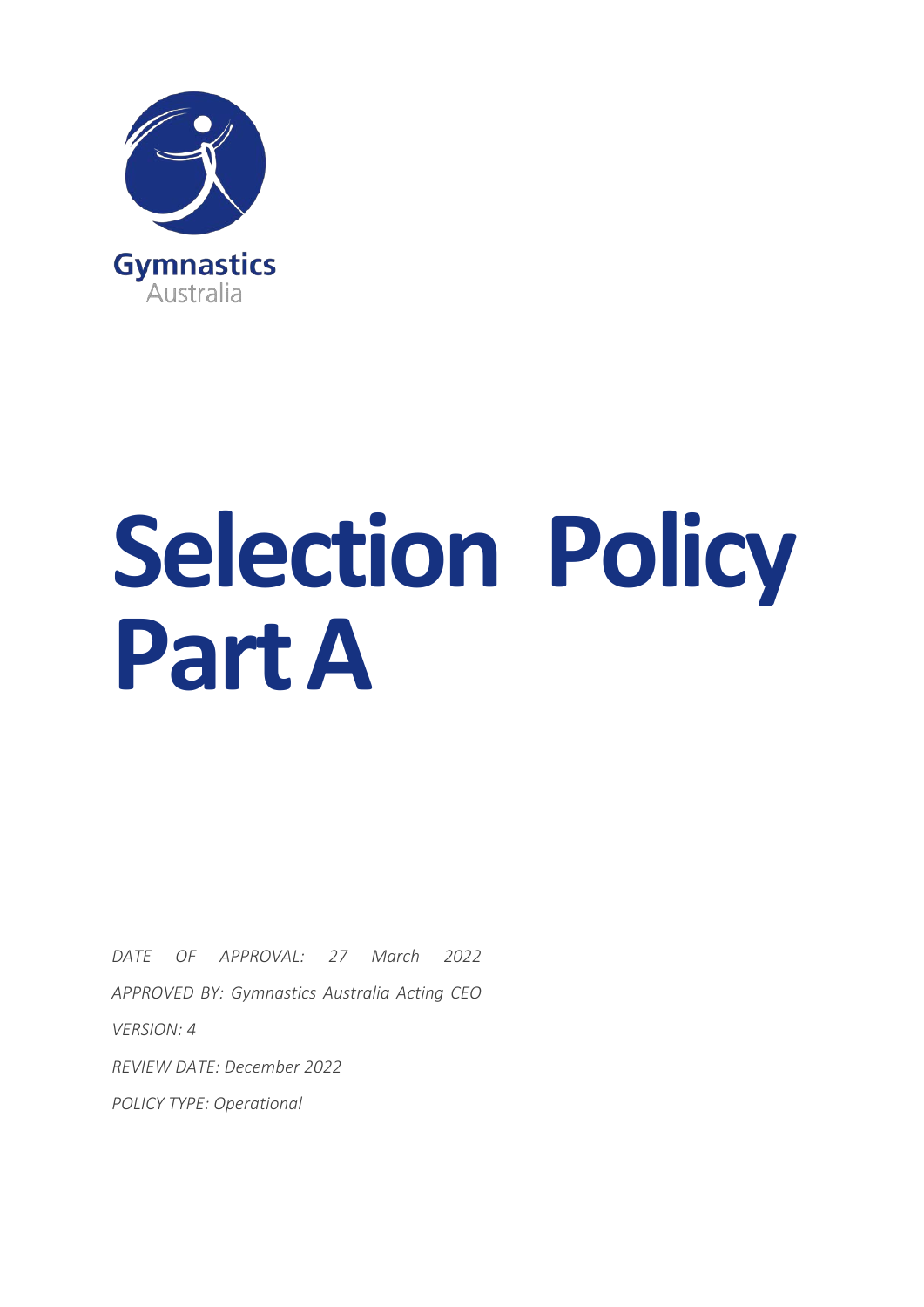

# Review History

| Revised<br>On       | Version        | Date<br>Approved | Approved by   | Content Reviewed /<br>Purpose                                                                                                                                                                        |
|---------------------|----------------|------------------|---------------|------------------------------------------------------------------------------------------------------------------------------------------------------------------------------------------------------|
| <b>March 2022</b>   | 4              | 27.03.22         | Acting GA CEO | Updated clause 7,<br>extenuating<br>circumstances must<br>now be submitted no<br>later than 7 days prior<br>to a selection event.                                                                    |
| Nov-Dec 2021        | 3              | 02.12.2021       | <b>GA CEO</b> | Updated content,<br>definition HP Managed<br>activities, appointment<br>of selectors, removal of<br>reference to Member<br>Services, requirements<br>concerning declaration<br>of injury or illness. |
| $Jun - Dec$<br>2020 | $\overline{2}$ | 2.12.2020        | <b>GA CEO</b> | Updated content,<br>included all generic<br>selection conditions and<br>eligibility criteria and<br>split out selection<br>appeals process to a<br>standalone policy.                                |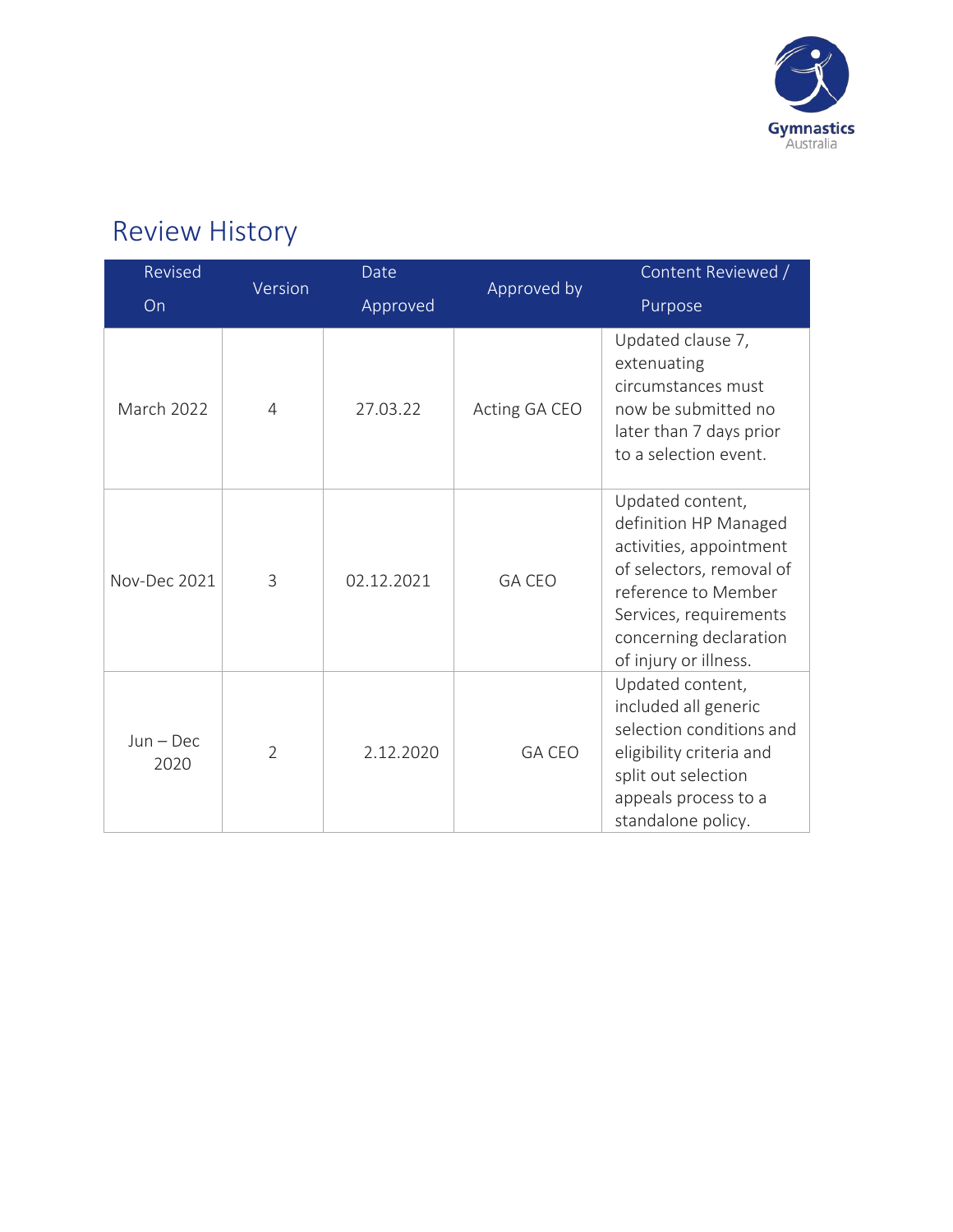GA SELECTION POLICY PART A PAGE 2 OF 19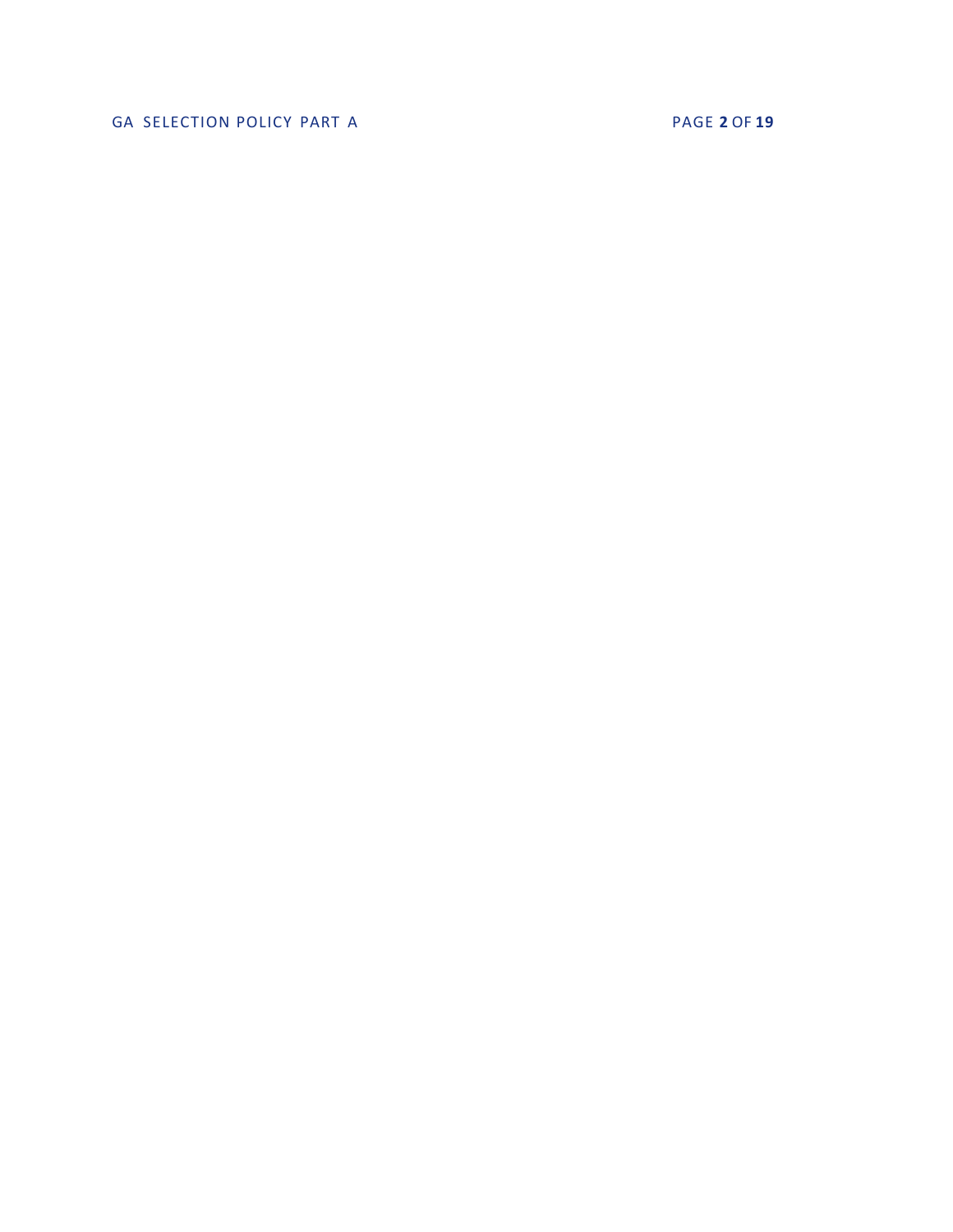

## Contents

| 1.  |                                                                  |  |
|-----|------------------------------------------------------------------|--|
| 2.  |                                                                  |  |
| 3.  |                                                                  |  |
| 4.  |                                                                  |  |
| 5.  |                                                                  |  |
| 6.  |                                                                  |  |
| 7.  |                                                                  |  |
| 8.  |                                                                  |  |
| 9.  |                                                                  |  |
| 10. |                                                                  |  |
| 11. |                                                                  |  |
| 12. |                                                                  |  |
| 13. |                                                                  |  |
| 14. |                                                                  |  |
| 15. |                                                                  |  |
| 16. |                                                                  |  |
|     |                                                                  |  |
|     | APPLICATION FORM FOR EXTENUATING CIRCUMSTANCES CONSIDERATION  18 |  |
|     |                                                                  |  |
|     |                                                                  |  |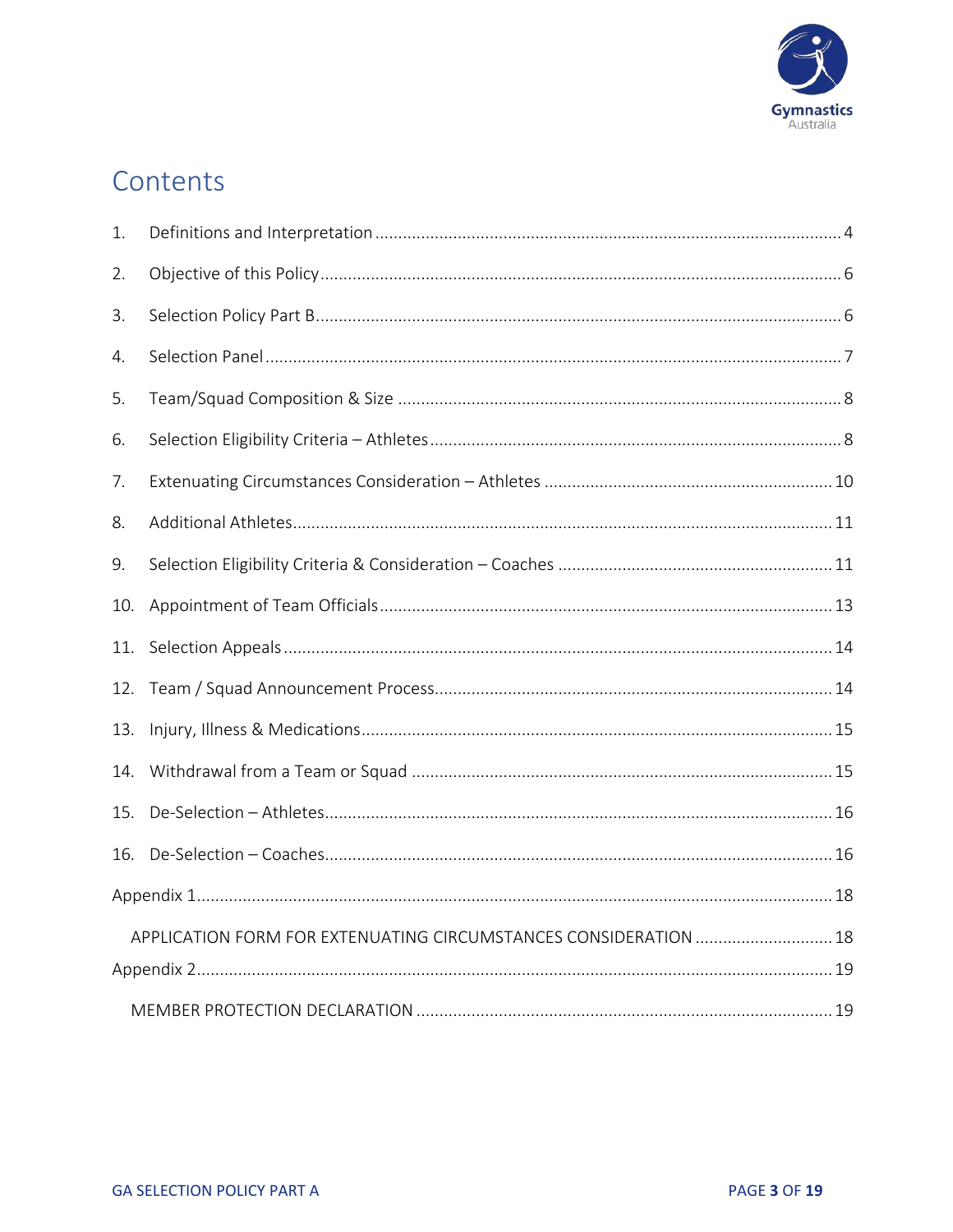

# <span id="page-4-0"></span>1. Definitions and Interpretation

#### 1.1. Definitions

In this Gymnastics Australia (GA) Selection Policy Part A the following words have the corresponding meaning:

Athlete means a registered participant member of GA.

Athlete Agreement means the GA High Performance Activity Athlete Agreement

CEO means the Chief Executive Officer of GA.

Coach means an accredited technical member (coach) of GA.

Event means a FIG sanctioned or other competition for which a GA Team is selected to compete.

Extenuating Circumstances has the meaning outlined in clause [7.2](#page-10-1)[\(c\)](#page-10-2) of this Selection Policy Part A.

FIG means the Federation Internationale de Gymnastique, the governing body for gymnastics worldwide

GA means Gymnastics Australia, the governing body for gymnastics in Australia.

GA Selection Appeals Policy means the GA policy which documents the selection appeal process for all Gymsports, as amended by GA from time to time.

High Performance Managed Activities means activities including the selection of National Squads and the selection of identified Teams for the Olympic and non Olympic Gymsports, including but not limited to, Men's Artistic Gymnastics (MAG), Women's Artistic Gymnastics (WAG), Trampoline Gymnastics<sup>[1](#page-4-1)</sup> (TRP), Rhythmic Gymnastics (RG), Aerobic Gymnastics, Acrobatic Gymnastics, Parkour and other designated High Performance International Events (Senior and Junior).

<span id="page-4-1"></span><sup>&</sup>lt;sup>1</sup> Includes Olympic Trampoline, Double Mini Trampoline, Tumbling and Synchronised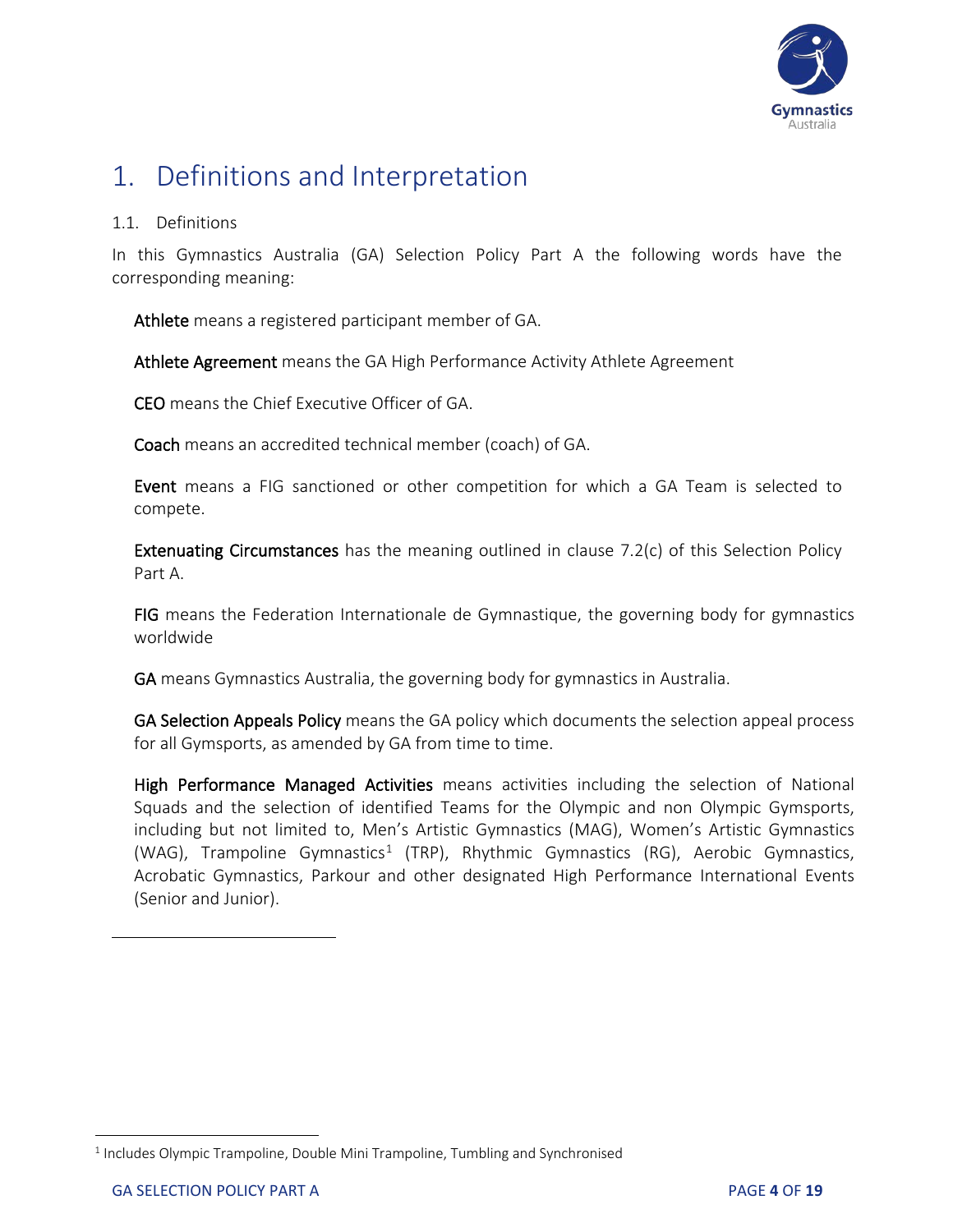

National Performance Director means the GA appointed staff member responsible for leading GA's High Performance unit and overseeing the implementation of High Performance Managed Activities.

Nominated Selection Event means the event/s referred to as such in the Selection Policy Part B.

Official means any other person appointed to a Team for an Event who is not an Athlete or Coach.

Coaches & Officials Agreement means the GA Coaches & Officials Agreement.

Selection Panel means the Panel appointed by the CEO to select Athletes and Coaches to a GA Team or Squad.

Selection Policy Part A means this Policy as amended by GA from time to time.

Selection Policy Part B means the Event or Squad Specific Selection Criteria adopted by GA and applicable for the selection of members of a specific Team for an Event or Squad.

Squad means a National squad of athletes selected by GA from time to time for the purpose of talent identification, athlete development and preparation for benchmark events.

Technical Expert means a registered technical member of GA who has significant international elite gymnastics expertise as a judge or Coach.

Team means an Australian Gymnastics Team selected by GA to represent Australia at an Event.

Written Notice means notice in writing by letter, email or other written means of communication.

#### 1.2. Interpretation

- (a) Unless the context otherwise requires, reference to:
	- (i) a clause is to a clause of this Policy;
	- (ii) the singular includes the plural and the converse also applies.
- (b) If a person to whom this Policy applies consists of more than one person, then this Policy binds them jointly and severally.
- (c) A reference to time, day or date is to time, day or date in Melbourne,Australia.
- (d) Where a word or expression is given a particular meaning, other parts of speech and grammatical forms of that word or expression have a corresponding meaning.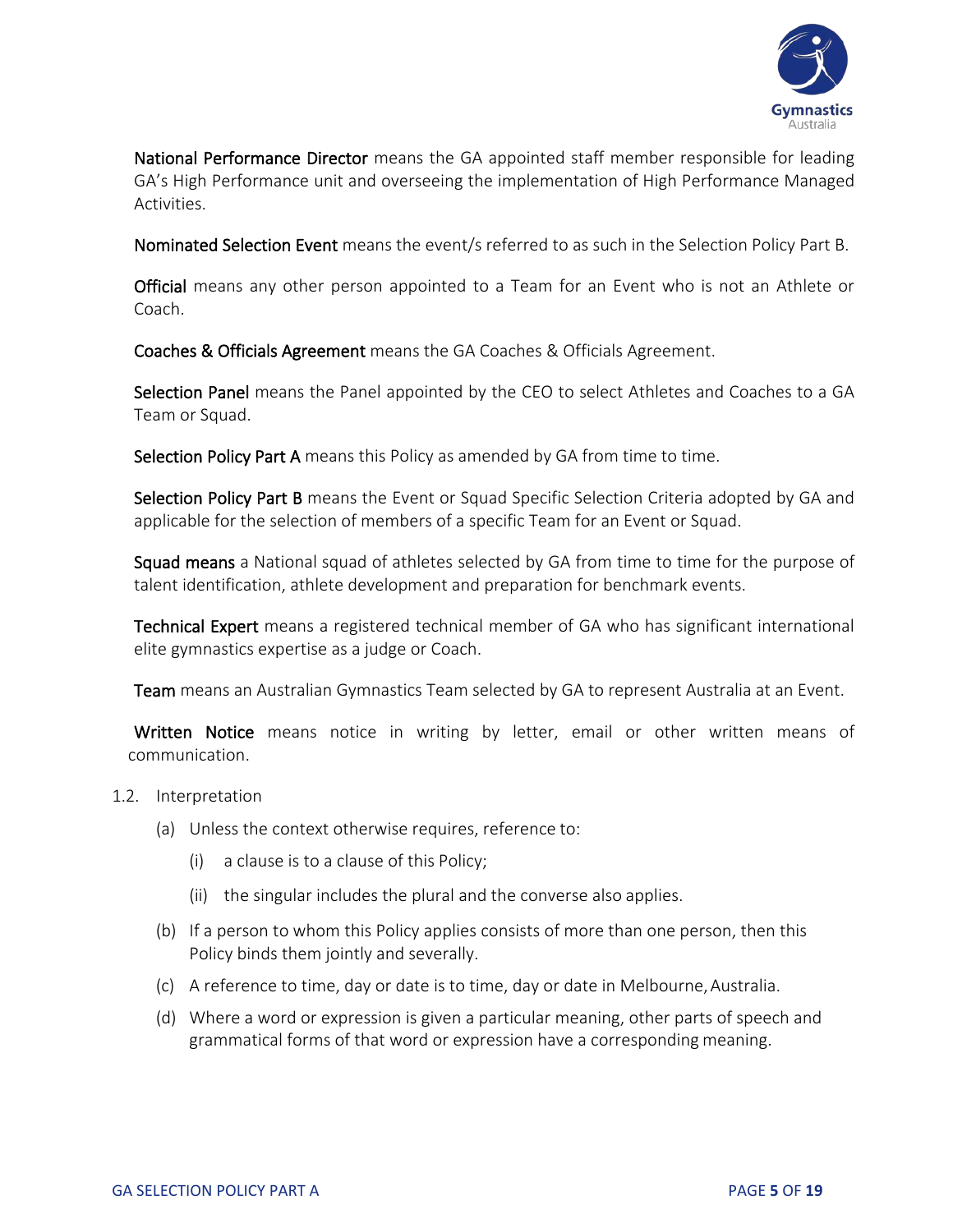

(e) Headings are for convenience only and do not form part of this Policy or affect its interpretation.

# <span id="page-6-0"></span>2. Objective of this Policy

- 2.1. This Policy, as amended by GA from time to time, describes the overarching principles and common criteria that apply to the selection of all formally selected GA Teams and Squads.
- 2.2. This Policy, read and applied with the applicable [Selection](https://www.gymnastics.org.au/uploadedfiles/GA_Selection_Appeals_Policy.pdf) Policy Part B and the Selection [Appeals Policy, f](https://www.gymnastics.org.au/uploadedfiles/GA_Selection_Appeals_Policy.pdf)orms the GA Selection Policy for which GA formally selects a Team or Squad.
- 2.3. The GA Selection Policy exhaustively sets out the parameters, process and criteria (both eligibility and performance) that will be applied to determine the selection of the relevant Team or Squad.

## <span id="page-6-1"></span>3. Selection Policy Part B

- 3.1. In addition to this Policy, the National Performance Director (or delegated representative), in collaboration with appropriate Technical Experts, shall prepare specific eligibility and selection criteria for relevant Events and Squads.
- 3.2. From time to time and for selected Events, GA may identify Athletes and Coaches for Team selection in an informal manner. For teams such as these there will be no Selection Policy Part B, however some guidance on how the team will be selected will be made available to Athletes and Coaches who are in contention for selection. For clarity, the [Selection Appeals](https://www.gymnastics.org.au/uploadedfiles/GA_Selection_Appeals_Policy.pdf) [Policy](https://www.gymnastics.org.au/uploadedfiles/GA_Selection_Appeals_Policy.pdf) will not apply to Teams selected in this way, however the eligibility criteria outlined for Athletes and Coaches in this Policy will apply.
- 3.3. The Selection Policy Part B for each formally selected Event and Squad shall be approved by the CEO.
- 3.4. The Selection Policy Part B for each formally selected Event and Squad shall be published on the GA website once approved by the CEO.
- 3.5. A Selection Policy Part B may be amended by GA at any time prior to selections being determined for an Event or Squad.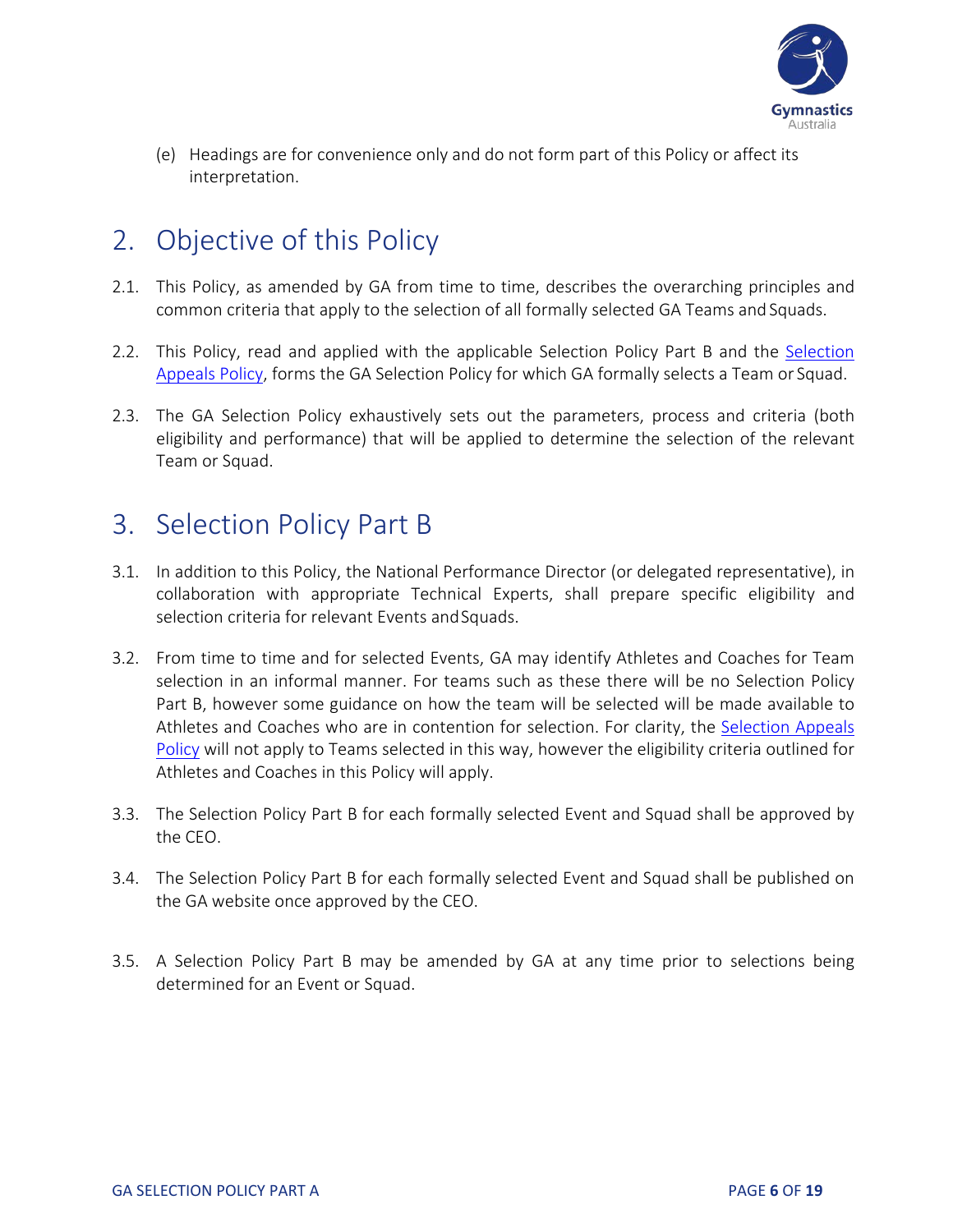

#### <span id="page-7-0"></span>4. Selection Panel

- 4.1. The National Performance Director (or delegated representative) will call for expressions of interest in November/December immediately following the summer Olympic Games to fill the available positions on the Selection Panels for each Olympic Gymsport for the current Olympic cycle. The National Performance Director will make recommendations to the CEO on the appointment of Selection Panel members.
- 4.2. The CEO will appoint a Selection Panel for each Olympic Gymsport on an Olympic Cycle basis (typically 4 years).
- 4.3. The National Performance Director (or delegated representative) will call for expressions of interest following the World Championships to fill the available positions on the Selection Panels for each Non-Olympic Gymsport for the following two (2) year cycle. The National Performance Director will make recommendations to the CEO on the appointment of Selection Panel members.
- 4.4. The CEO will appoint a Selection Panel for each Non-Olympic Gymsport on a World Championship Cycle basis (typically 2 years).
- 4.5. The role of the Selection Panel is to apply this Policy and the relevant Selection Policy Part B to select Athletes (Events and Squads) and Coaches (Events only) for Events and Squads in the relevant Gymsport and calendar year.
- 4.6. The Selection Panel has been delegated the authority by the CEO to select or nominate (refer to [4.13\)](#page-8-2) all GA Teams for Events and Squads.
- 4.7. The Selection Panel shall consist of:
	- the National Performance Director (or delegated representative) (Chair); and
	- **u** two Technical Experts from the relevant Gymsport.
- 4.8. Should a Technical Expert appointed to the Selection Panel be unable to fulfill their role on the Selection Panel, the CEO may replace that member with another Technical Expert at any time throughout the term of their appointment.
- 4.9. Should a member of the Selection Panel have direct and regular input into the daily training environment of an Athlete being considered for selection, that Panel member will remove themselves from final selection decisions about said Athlete but will remain a member of the Selection Panel.
- 4.10. The Selection Panel may seek information that will facilitate the selection consideration process from any person it sees fit. For example, the GA Chief Medical Officer (or delegated representative) may be consulted to advise if there are any medical issues that the Panel should be aware of.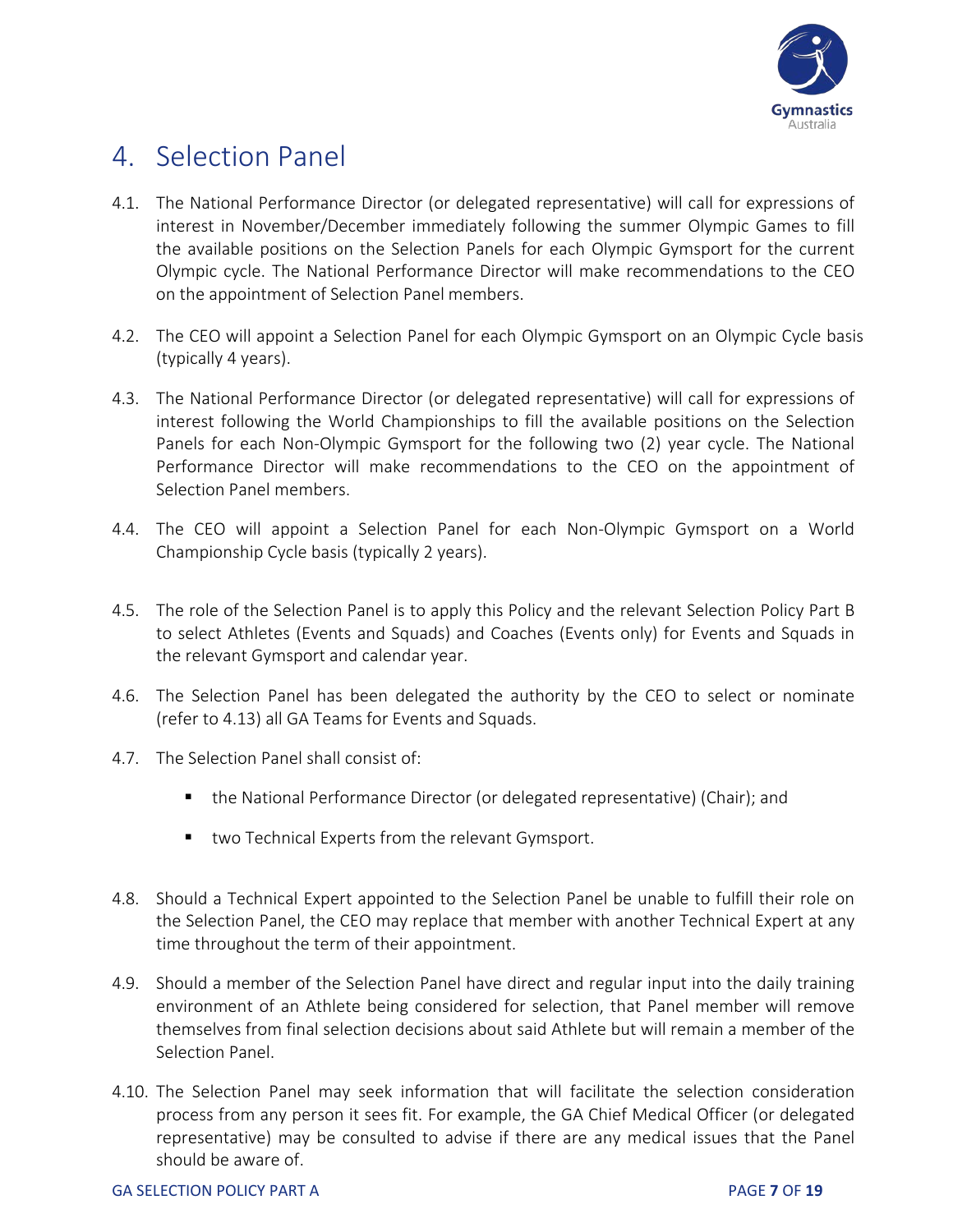

- 4.11. The Selection Panel as a whole may consult with personal Coaches of Athletes under consideration for selection, or other interested Coaches, however, no individual member of the Selection Panel may discuss the deliberations of the Selection Panel with any Athlete, Coach or any other person prior to, or after the Selection Panel has reached its decision.
- 4.12. The Selection Panel shall document the process implemented and rationale for making its selection decisions.
- <span id="page-8-2"></span>4.13. For events where GA is required to nominate athletes to another body for selection (Olympic Games and Commonwealth Games including the Youth Olympic Games and Commonwealth Youth Games), the Selection Panel will identify the athletes for nomination according to the GA Nomination Policy for the relevant event (these will be separate policies that are not related to this Policy, the Selection Policy Part B or the [Selection Appeals Policy\)](https://www.gymnastics.org.au/uploadedfiles/GA_Selection_Appeals_Policy.pdf) and then submit the nominations to the GA Board for endorsement. The Board endorsed nominations are then submitted to the relevant organisation who are then responsible for selecting the team and managing any non-nomination and/or non-selection appeal process.

# <span id="page-8-0"></span>5. Team/Squad Composition & Size

- 5.1. The Selection Panel will identify Athletes (for Events & Squads) and Coaches (for Events only) for selection to the Team or Squad.
- 5.2. Neither this Policy, the Selection Policy Part B, nor GA or FIG (for Events) require GA to select the maximum possible number of Athletes to a Team or Squad.
- 5.3. Final Team or Squad selections and composition of the Team or Squad are determined at the absolute discretion of the Selection Panel as set out in this Policy and the relevant Selection Policy Part B. For the avoidance of doubt, nothing in this Policy or the Selection Policy Part B operate so as to require the Selection Panel to select any Athletes or Coaches to the Team or Squad or fill all available positions on the Team or Squad.

## <span id="page-8-1"></span>6. Selection Eligibility Criteria – Athletes

- <span id="page-8-3"></span>6.1. To be eligible for selection for and participation in a Team/Squad activity an Athlete must:
	- (a) be a registered member of and in good standing with GA;
	- (b) have no outstanding debt with GA. Athletes with outstanding debts will not receive any benefits and will not be eligible to represent Australia at any Event for which GA selects a Team. GA takes this deprivation very seriously and will only deprive an Athlete of the opportunity to represent Australia if the debt concerned has not been recouped after a request, irrespective of the amount, or if the amount concerned, in GA's opinion, warrants such measures. Any such decision will be communicated to an affected Athlete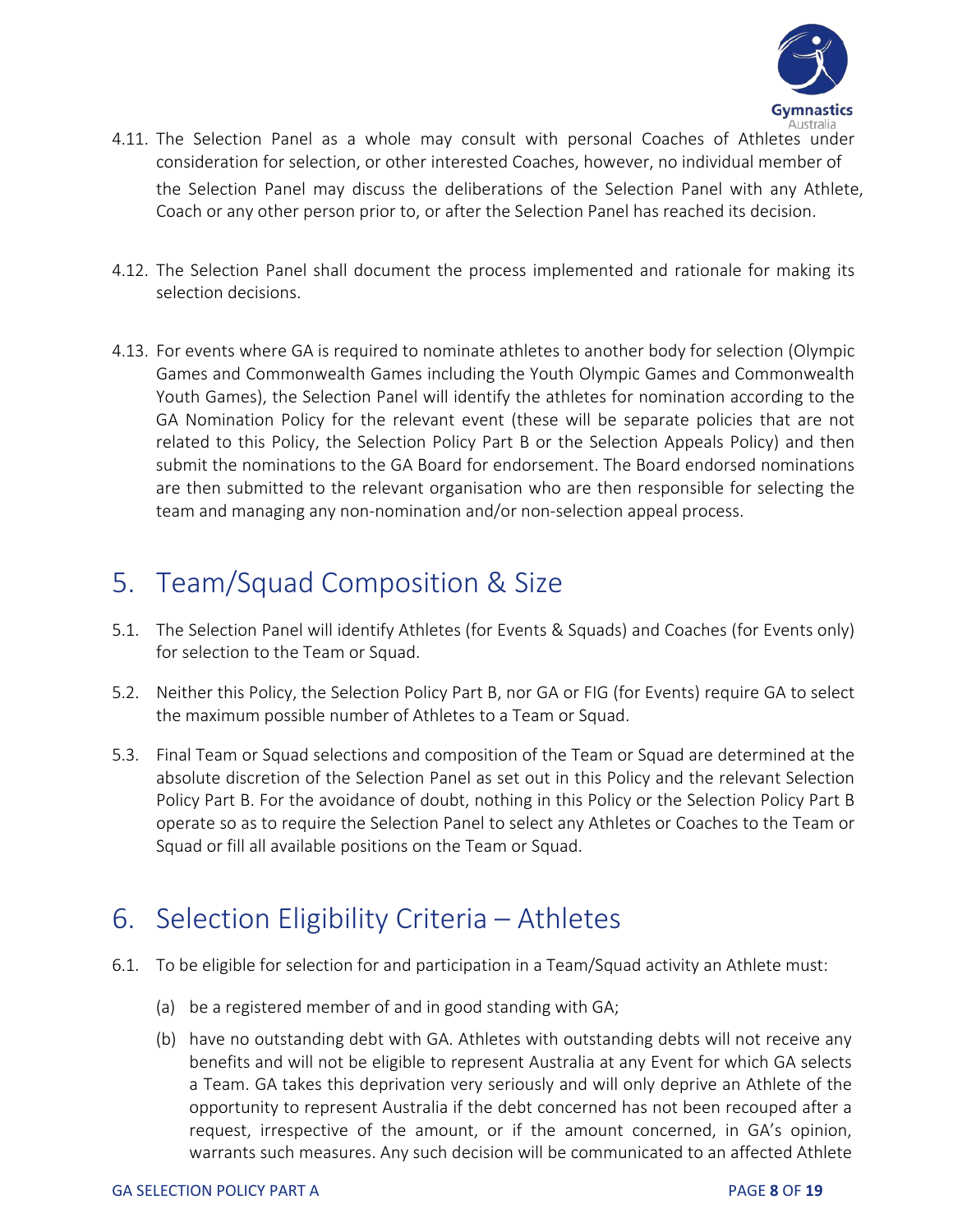

in writing via email.

- (c) be an Australian citizen who is eligible to represent Australia as per the FIG rules;
- (d) meet all eligibility rules, including any age requirements, imposed by FIG or the organisers of an Event for which GA is selecting a Team to participate;
- (e) agree to be bound by the Selection Process and Criteria as outlined in therelevant Selection Policy Part B;
- (f) agree to pay any financial contribution that is directed by GA to cover expenses associated with participation in the Event or an activity (GA will provide an estimate of costs for an Event or an activity prior to the Athlete being required to accept their position for the Event or an activity);
- (g) sign and return to GA the applicable Athlete Agreement prior to participating in an Event or Squad activity (the Athlete Agreement only needs to be signed once per National Squad selection cycle and will cover the Athlete for all Events and Squad activities that they participate in during that period);
	- (h) not at the time be serving a sanction or under investigation for breaching any policy which sits within GA's national integrity framework, including but not limited to the Member Protection Policy or Child Safe Policy.
	- (i) disclose to GA any criminal convictions, findings of guilt or charge made against them, in any country. This includes for Sexual Offences, Sexual Harassment, offences related to Children, acts of violence, drugs, fraud or other behaviour that may present a potential risk to Children<sup>2</sup> or others;
	- (j) disclose to GA any disciplinary proceedings brought against them by an employer, government department, sporting organisation or similar body involving Child Abuse, sexual misconduct or Harassment, acts of violence<sup>3</sup>, intimidation or other forms of harassment, drugs, fraud or sports integrity.
	- (k) complete the GA Member Protection Declaration (see Appendix 2) form prior to participating in any GA Team or other activity (camp, workshop etc.) that they have been identified to participate in;
- (l) fully read and comply with the terms of;
	- (i) the applicable GA Athlete Agreement;
	- (ii) all GA Policies, including but not limited to the [GA Anti-Doping Policy,](https://www.gymnastics.org.au/uploadedfiles/Anti_doping_policy.pdf) [Anti-](https://www.gymnastics.org.au/images/national/About_Us/By_laws_Policies_Tech_Regs/Anti-Match-fixing_policy.pdf)[Match Fixing Policy,](https://www.gymnastics.org.au/images/national/About_Us/By_laws_Policies_Tech_Regs/Anti-Match-fixing_policy.pdf) [Member Protection Policy,](https://www.gymnastics.org.au/images/national/About_Us/By_laws_Policies_Tech_Regs/Member_Protection_Policy.pdf) [Child Safe Policy,](https://www.gymnastics.org.au/images/national/About_Us/By_laws_Policies_Tech_Regs/Child_Safe_Policy.pdf) [Code of](https://www.gymnastics.org.au/images/national/About_Us/By_laws_Policies_Tech_Regs/Member_Protection_Policy_0219.pdf#page%3D27) [Ethics,](https://www.gymnastics.org.au/images/national/About_Us/By_laws_Policies_Tech_Regs/Member_Protection_Policy_0219.pdf#page%3D27) [Code of Behaviour –](https://www.gymnastics.org.au/images/national/About_Us/By_laws_Policies_Tech_Regs/Member_Protection_Policy_0219.pdf#page%3D33) Participants, [Travel Policy](https://www.gymnastics.org.au/uploadedfiles/travel_policy.pdf) and [Travel Guidelines](https://www.gymnastics.org.au/uploadedfiles/PR15_Travel_Guidelines.pdf)[,](https://www.gymnastics.org.au/images/national/About_Us/By_laws_Policies_Tech_Regs/Privacy_Policy.pdf) [Privacy Policy](https://www.gymnastics.org.au/images/national/About_Us/By_laws_Policies_Tech_Regs/Privacy_Policy.pdf) and [Blood and Infectious Diseases](https://www.gymnastics.org.au/uploadedfiles/OP05_Blood_and_Infectious_Diseases_Policy.pdf) Policy;
	- (iii) complete all educational programs required by GA, including but not limited to anti-doping education and match-fixing education;

<span id="page-9-0"></span><sup>&</sup>lt;sup>2</sup> Please refer to Gymnastics Australia's [Member Protection Policy](https://www.gymnastics.org.au/images/national/About_Us/By_laws_Policies_Tech_Regs/Member_Protection_Policy.pdf) for the definitions of 'Sexual Offences', 'Sexual Harassment' and 'Children',

<span id="page-9-1"></span><sup>&</sup>lt;sup>3</sup> Please refer to Gymnastics Australia's [Member Protection Policy](https://www.gymnastics.org.au/images/national/About_Us/By_laws_Policies_Tech_Regs/Member_Protection_Policy.pdf) for the definitions of 'Child Abuse' and 'Harassment' and 'Bullying'.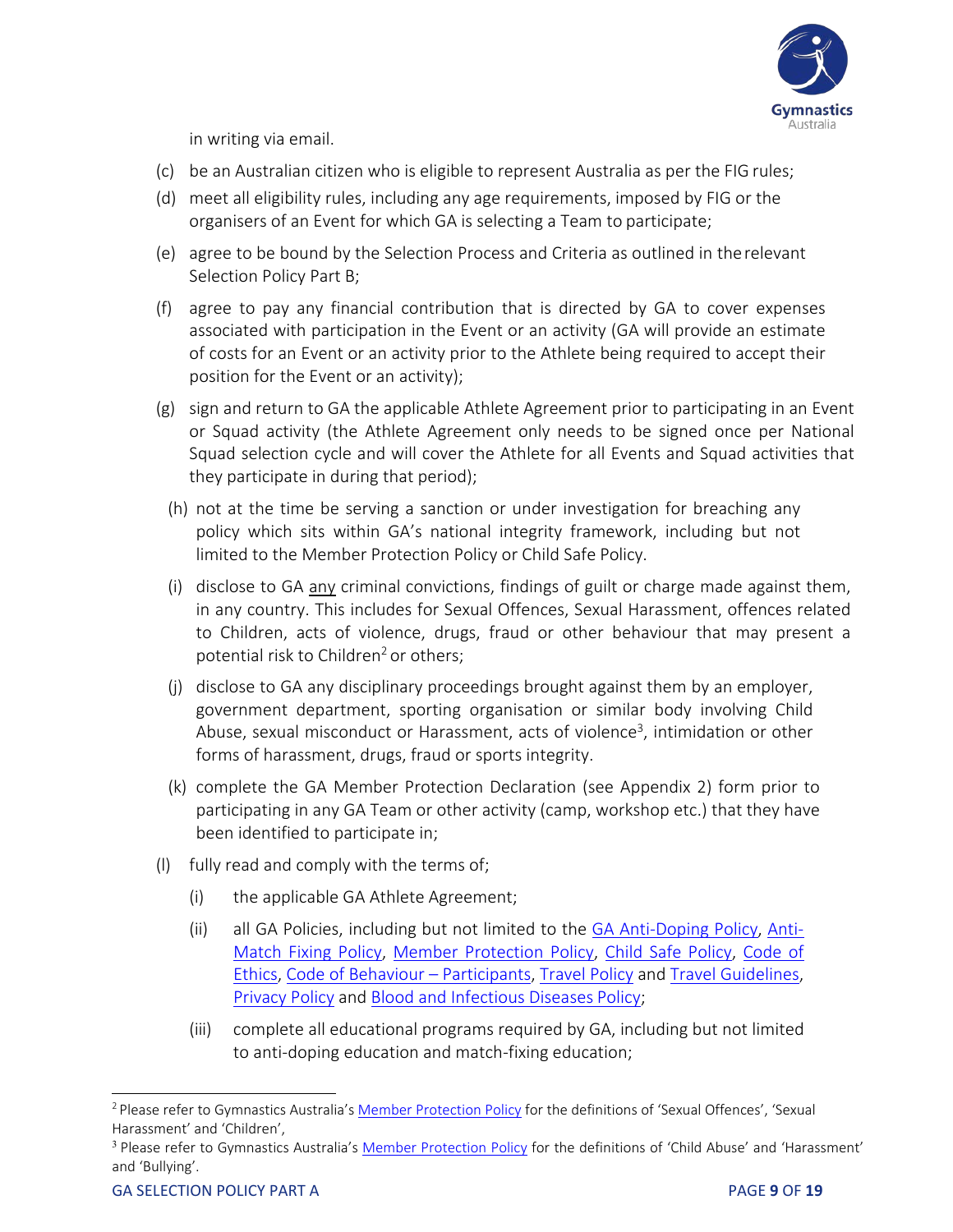

- (m) at all times act in such a manner so as not to bring the Athlete, the relevant Gymsport, the Event, the Team, the Squad, GA or any of its sponsors into disrepute;
- <span id="page-10-4"></span>(n) subject to clause [6.2,](#page-10-3) not be using or have used or administered or been involved in any way with the use or administering of any prohibited substance or prohibited method (without an approved Therapeutic Use Exemption) or otherwise have breached GA's Anti-Doping Policy;
- <span id="page-10-3"></span>6.2. Clause [6.1](#page-8-3)[\(j\) w](#page-10-4)ill not apply to any doping offence in respect of which the Athlete has been sanctioned under GA's Anti-Doping Policy and which the sanction has been satisfied in full.
- 6.3. Athletes may be required to submit an expression of interest to be considered for selection to a Team. The requirement to submit an expression of interest will be outlined in the applicable Selection Policy Part B for the Event or Squad.
- 6.4. Subject to this clause [6,](#page-8-1) have met any additional eligibility and performance requirements set out in the relevant Selection Policy Part B.

# <span id="page-10-0"></span>7. Extenuating Circumstances Consideration – Athletes

- 7.1. An Athlete who has not met the eligibility and performance requirements set out in the relevant Selection Policy Part B may be eligible for selection if the provisions of this clause apply and have been complied with.
- <span id="page-10-2"></span><span id="page-10-1"></span>7.2. An Athlete may apply to the Selection Panel for Extenuating Circumstances Consideration. Any such application:
	- (a) may only be made in respect of a Nominated Selection Event as set out in the Selection Policy Part B;
	- (b) must be made in writing on the form provided at Appendix 1 and signed by or on behalf of the Athlete;
	- (c) may only be made on one or more of the following bases as it relates to not meeting the eligibility and/or performance requirements at a Nominated Selection Event:
		- (i) injury to the Athlete;
		- (ii) illness of the Athlete;
		- (iii) equipment failure;
		- (iv) bereavement or disability arising from the death or serious illness of a parent, spouse or de facto partner, guardian, sibling or grandparent of the Athlete;
		- (v) travel delays or restrictions at no fault of the Athlete which prevent the Athlete from being able to participate in a Nominated Selection Event;
		- (vi) an unanticipated event occurring at a Nominated Selection Event;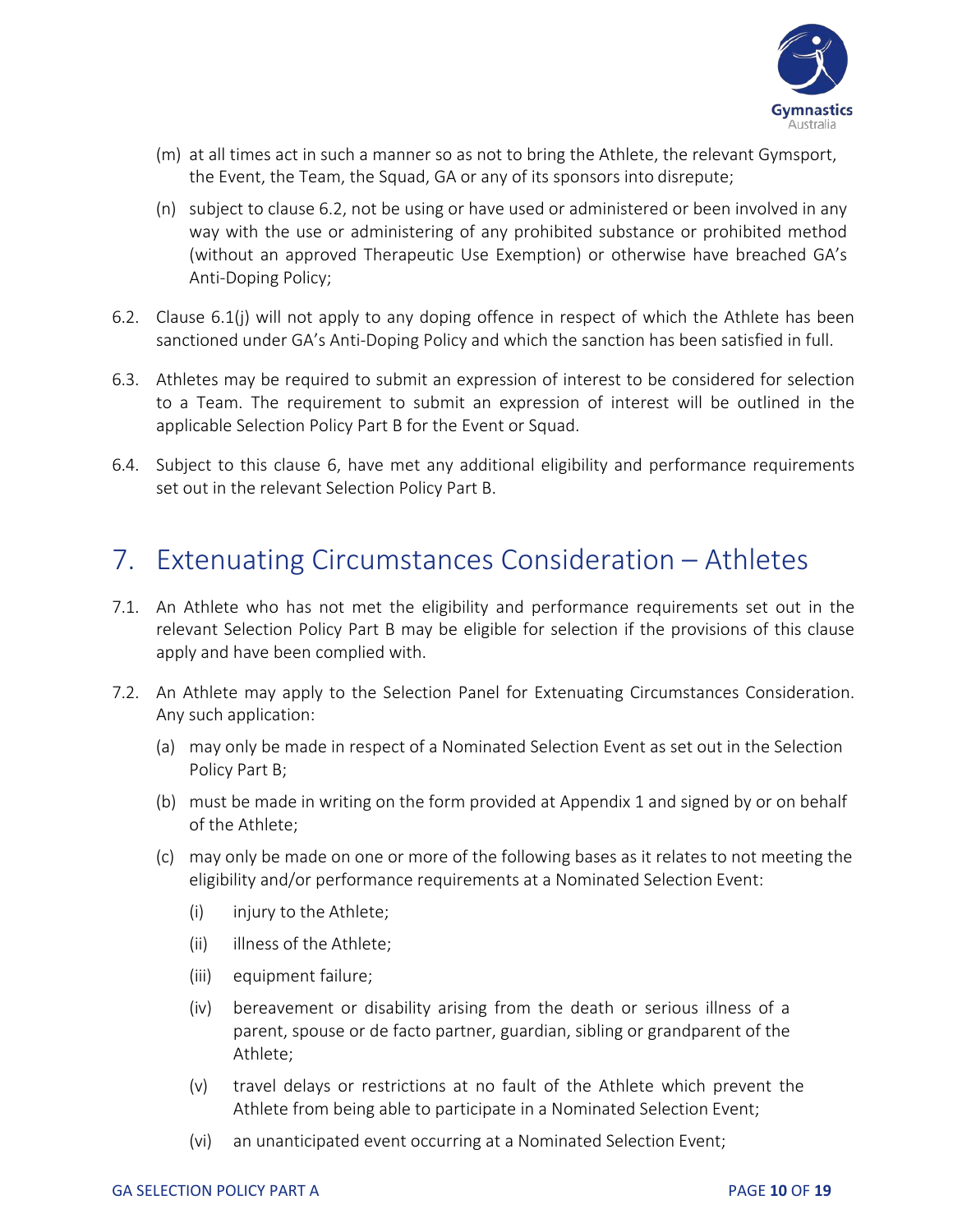

- (vii) any other factors reasonably considered by the relevant Selection Panel at its absolute discretion, to constitute Extenuating Circumstances.
- (d) subject to clause (c) (vi), must be made one (1) week prior to a Nominated Selection Event and within 48hrs of the event/injury or occurrence precipitating the need for an application of extenuating circumstances. Where the event/injury or occurrence precipitating the need for an application of extenuating circumstances happens within one (1) week of the selection event the athlete must in writing immediately notify the National Performance Director.
- (e) may only be made after the commencement of the Nominated Selection Event:
	- (i) in the case of illness, injury or equipment failure incurred during the Nominated Selection Event and in such case must be made by the conclusion of the Nominated Selection Event; or
	- (ii) in other circumstances deemed reasonable by the Selection Panel;
- (f) must include but may not be limited to a medical certificate from the treating health practitioner (Doctor, Physio, Psychologist etc.) for injury, illness or other health related matters, and any such additional documentation as may reasonably be requested by the Selection Panel. The Selection Panel reserves the right to request a medical certificate from a health practitioner nominated by GA in addition to that supplied by theAthlete.
- 7.3. The Selection Panel Chair (or a delegated representative) will acknowledge receipt of any Extenuating Circumstances applications by Written Notice.
- 7.4. Extenuating Circumstances applications will be assessed by the relevant Selection Panel during its meeting(s) to determine the Team or Squad selections. Except for reasons covered in clause 7.2(e), all participants in the selection event will be notified ahead of the selection event of:
	- (i) applications for extenuating circumstances and
	- (ii) of those that have been granted.
- 7.5. No personal information or circumstances will be provided in notifying participants of the selection event that an application for Extenuating Circumstances has been received or approved unless with the express permission of the athlete in question has been given.

#### <span id="page-11-0"></span>8. Additional Athletes

8.1. An Athlete who fails to meet the minimum performance requirements as set in the relevant Selection Policy Part B and who was not affected by an Extenuating Circumstance may still be eligible for selection as an Additional Athlete into a Team or Squad. An Additional Athlete is one who the Selection Panel considers in its complete discretion is likely to contribute to the overall Team/Squad performance and/or development, or the circumstances are such that the selection of the Athlete is likely to achieve the Performance Target/s set out in the Selection Policy Part B. There shall be no appeal from a decision to select an Additional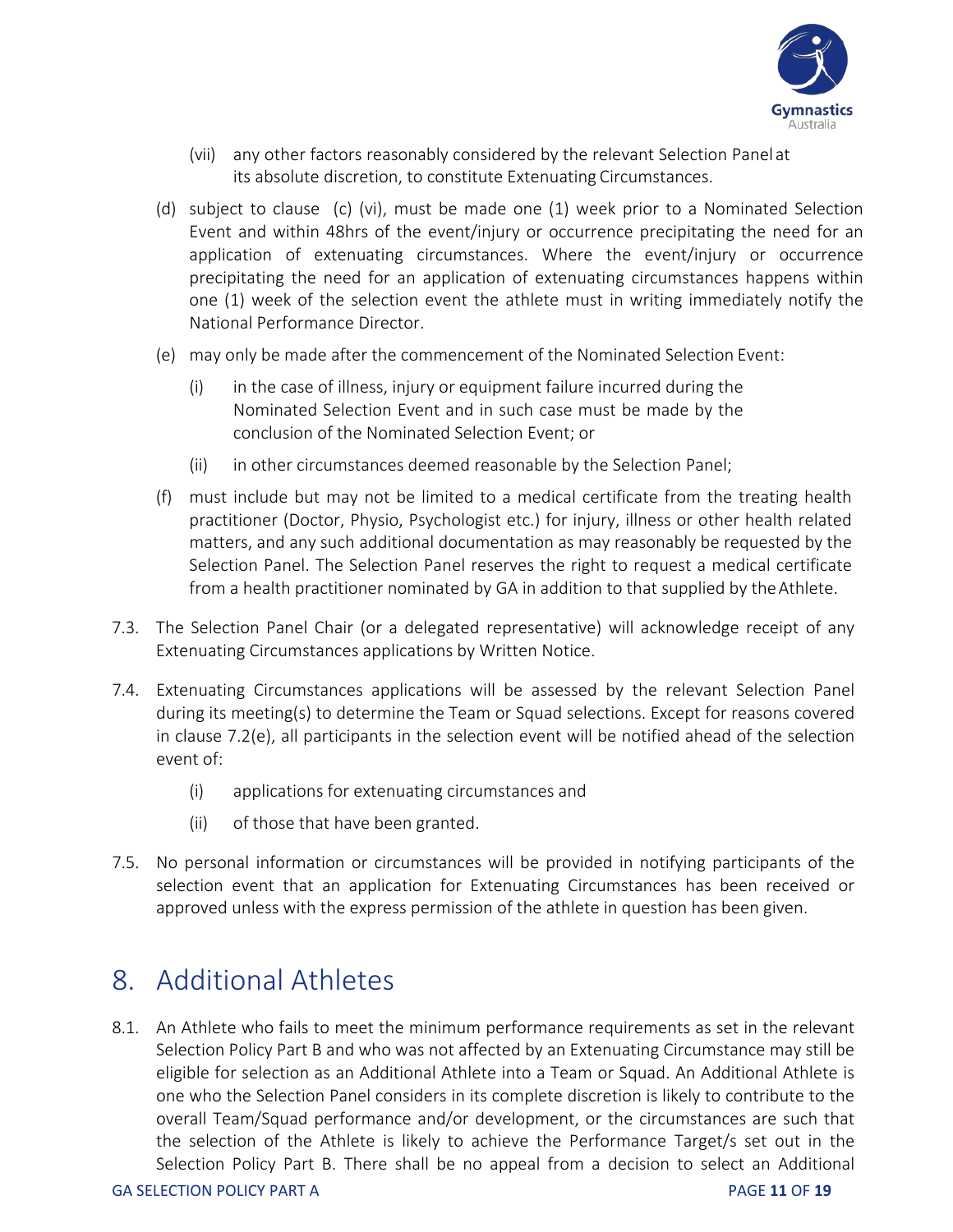

Athlete in this respect.

# <span id="page-12-0"></span>9. Selection Eligibility Criteria & Consideration – Coaches

- 9.1. To be eligible for selection and participation in a Team, a Coach must:
	- (a) be a current technical member of GA and be suitably accredited and experienced to undertake the role;
	- (b) be in good standing with GA;
	- (c) have no outstanding debt with GA. Coaches with outstanding debts will not receive any benefits from GA and will not be eligible to represent Australia at any Event for which GA selects a Team. GA takes this deprivation very seriously and will only deprive a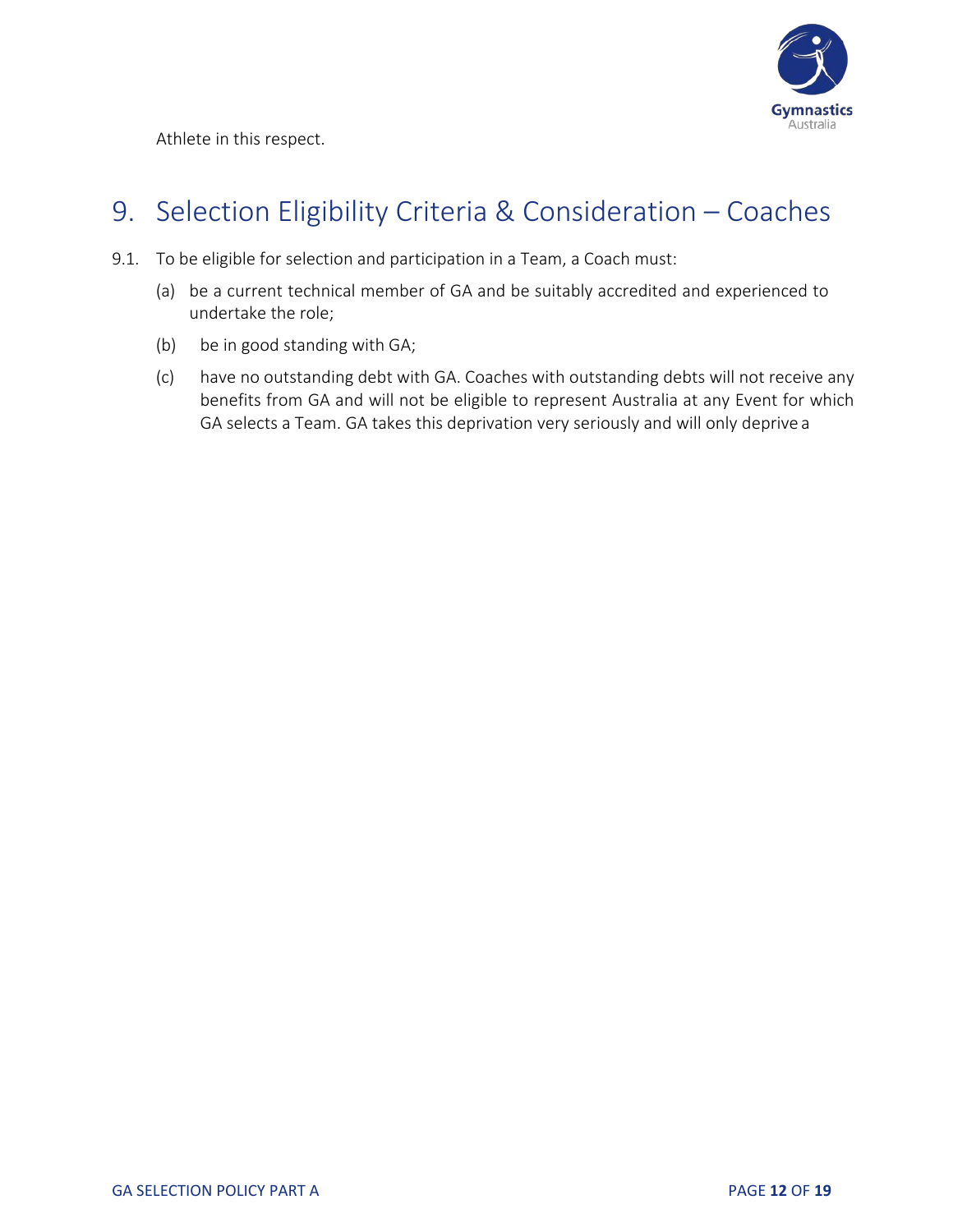

Coach of the opportunity to represent Australia if the debt concerned has not been recouped after a request, irrespective of the amount, or if the amount concerned, in GA's opinion, warrants such measures. Any such decision will be communicated to an affected Coach in writing via email;

- (d) agree to pay any financial contribution that is directed by GA to cover expenses associated with participation in the Event (GA will provide an estimate of costs for an Event prior to the Coach being required to accept their position on a Team).
- (e) sign and return to GA the GA Coaches & Officials Agreement prior to participating in an Event or any other GA activity (e.g. National Squad camps). The GA Coaches & Officials Agreement only needs to be signed once per calendar year and will cover the Coach for all Events and Squad activities that they participate in during that period);
- (f) hold, maintain and supply evidence to GA of a valid Working with Children Check (or State/Territory equivalent) and is not at the time serving a sanction or under investigation for breaching any policy which sits within GA's national integrity framework, including but not limited to the Member Protection Policy or Child Safe Policy.
- (g) disclose to GA any criminal convictions, findings of guilt or charge made against them, in any country. This includes for Sexual Offences, Sexual Harassment, offences related to Children, acts of violence, drugs, fraud or other behaviour that may present a potential risk to Children<sup>4</sup> or others;
- (h) disclose to GA any disciplinary proceedings brought against them by an employer, government department, sporting organisation or similar body involving Child Abuse, sexual misconduct or Harassment, acts of violence<sup>5</sup>, intimidation or other forms of harassment, drugs, fraud or sports integrity.
- (i) complete the GA Member Protection Declaration (see Appendix 2) form prior to participating in any GA Team or other activity (camp, workshop etc.) that they have been identified to participate in;
- $(i)$  fully read and comply with the terms of;
	- (i) the GA Coaches & Officials Agreement;
	- (ii) all GA Policies, including but not limited to the [GA Anti-Doping Policy,](https://www.gymnastics.org.au/uploadedfiles/Anti_doping_policy.pdf) [Anti-](https://www.gymnastics.org.au/images/national/About_Us/By_laws_Policies_Tech_Regs/Anti-Match-fixing_policy.pdf) [Match](https://www.gymnastics.org.au/images/national/About_Us/By_laws_Policies_Tech_Regs/Anti-Match-fixing_policy.pdf)  [Fixing Policy,](https://www.gymnastics.org.au/images/national/About_Us/By_laws_Policies_Tech_Regs/Anti-Match-fixing_policy.pdf) [Member Protection Policy,](https://www.gymnastics.org.au/images/national/About_Us/By_laws_Policies_Tech_Regs/Member_Protection_Policy.pdf) [Child Safe Policy,](https://www.gymnastics.org.au/images/national/About_Us/By_laws_Policies_Tech_Regs/Child_Safe_Policy.pdf) [Code of](https://www.gymnastics.org.au/images/national/About_Us/By_laws_Policies_Tech_Regs/Member_Protection_Policy_0219.pdf#page%3D27) [Ethics,](https://www.gymnastics.org.au/images/national/About_Us/By_laws_Policies_Tech_Regs/Member_Protection_Policy_0219.pdf#page%3D27) [Code of](https://www.gymnastics.org.au/images/national/About_Us/By_laws_Policies_Tech_Regs/Member_Protection_Policy_0219.pdf#page%3D29)  [Behaviour –](https://www.gymnastics.org.au/images/national/About_Us/By_laws_Policies_Tech_Regs/Member_Protection_Policy_0219.pdf#page%3D29) Coaches, [Travel Policy](https://www.gymnastics.org.au/uploadedfiles/travel_policy.pdf) and [Travel Guidelines,](https://www.gymnastics.org.au/GA/About_Us/By-laws__Policies___Technical_Regulations/Ga/About/By-laws__Policies___Technical_Regulations.aspx?hkey=08379530-4144-406e-ba6f-914e3e53d934) [Privacy Policy](https://www.gymnastics.org.au/images/national/About_Us/By_laws_Policies_Tech_Regs/Privacy_Policy.pdf) and [Blood](https://www.gymnastics.org.au/GA/About_Us/By-laws__Policies___Technical_Regulations/Ga/About/By-laws__Policies___Technical_Regulations.aspx?hkey=08379530-4144-406e-ba6f-914e3e53d934)  [and Infectious Diseases](https://www.gymnastics.org.au/GA/About_Us/By-laws__Policies___Technical_Regulations/Ga/About/By-laws__Policies___Technical_Regulations.aspx?hkey=08379530-4144-406e-ba6f-914e3e53d934) Policy;
	- (iii) complete all educational programs required by GA, including but not limited to anti-doping, match-fixing and child safety education;

<span id="page-13-0"></span><sup>&</sup>lt;sup>4</sup> Please refer to Gymnastics Australia's [Member Protection Policy](https://www.gymnastics.org.au/images/national/About_Us/By_laws_Policies_Tech_Regs/Member_Protection_Policy.pdf) for the definitions of 'Sexual Offences', 'Sexual Harassment' and 'Children',

<span id="page-13-1"></span><sup>&</sup>lt;sup>5</sup> Please refer to Gymnastics Australia's [Member Protection Policy](https://www.gymnastics.org.au/images/national/About_Us/By_laws_Policies_Tech_Regs/Member_Protection_Policy.pdf) for the definitions of 'Child Abuse' and 'Harassment' and 'Bullying'.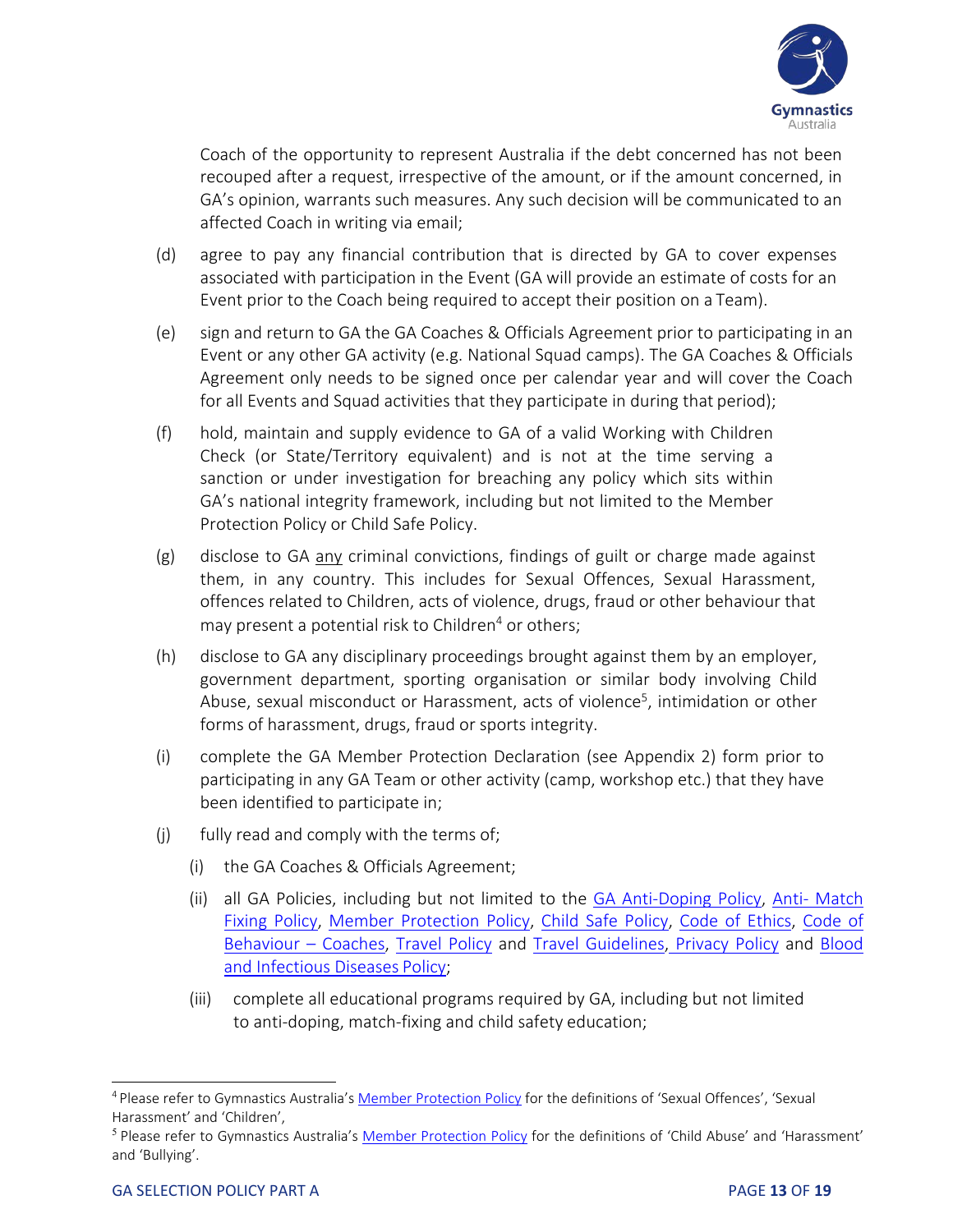

- (k) at all times act in such a manner so as not to bring the Coach, the relevant Gymsport, the Event, the Team, GA or any of its sponsors into disrepute;
- (l) not have administered or been involved in any way with the administering of any prohibited substance or prohibited method (except where an athlete has been granted a Therapeutic Use Exemption) or otherwise have breached GA's Anti-Doping Policy.
- 9.2. Coaches may be required to submit an expression of interest to be considered for selection to a Team. The requirement to submit an expression of interest will be outlined in the applicable Selection Policy Part B for the Event.
- 9.3. Subject to meeting the eligibility criteria in clause 9.1, Coaches may be considered for selection to a Team based on:
	- (a) the number of available accreditations;
	- (b) the number of Athletes selected on the relevant Team who they currently coach;
	- (c) their proven ability to meet or exceed National Team standards and expectations;
	- (d) their ability to best support the needs of the Team;
	- (e) their ability to lead, organise and maintain control under situations ofhigh responsibility and stress;
	- (f) their ability and commitment to attend the Event and all Team meetings, activities (including training/preparation camps) and events as required by GA, and
	- (g) their experience and performance history in an international competition environment.

# <span id="page-14-0"></span>10. Appointment of Team Officials

- 10.1. All Officials will be appointed to Teams rather than selected.
- 10.2. The National Performance Director or their appointed delegate will appoint Officials to a Team at their sole discretion. The National Performance Director or appointed delegate may consult with Technical Experts within the Gymsport or any other person they see fit to determine the appointments.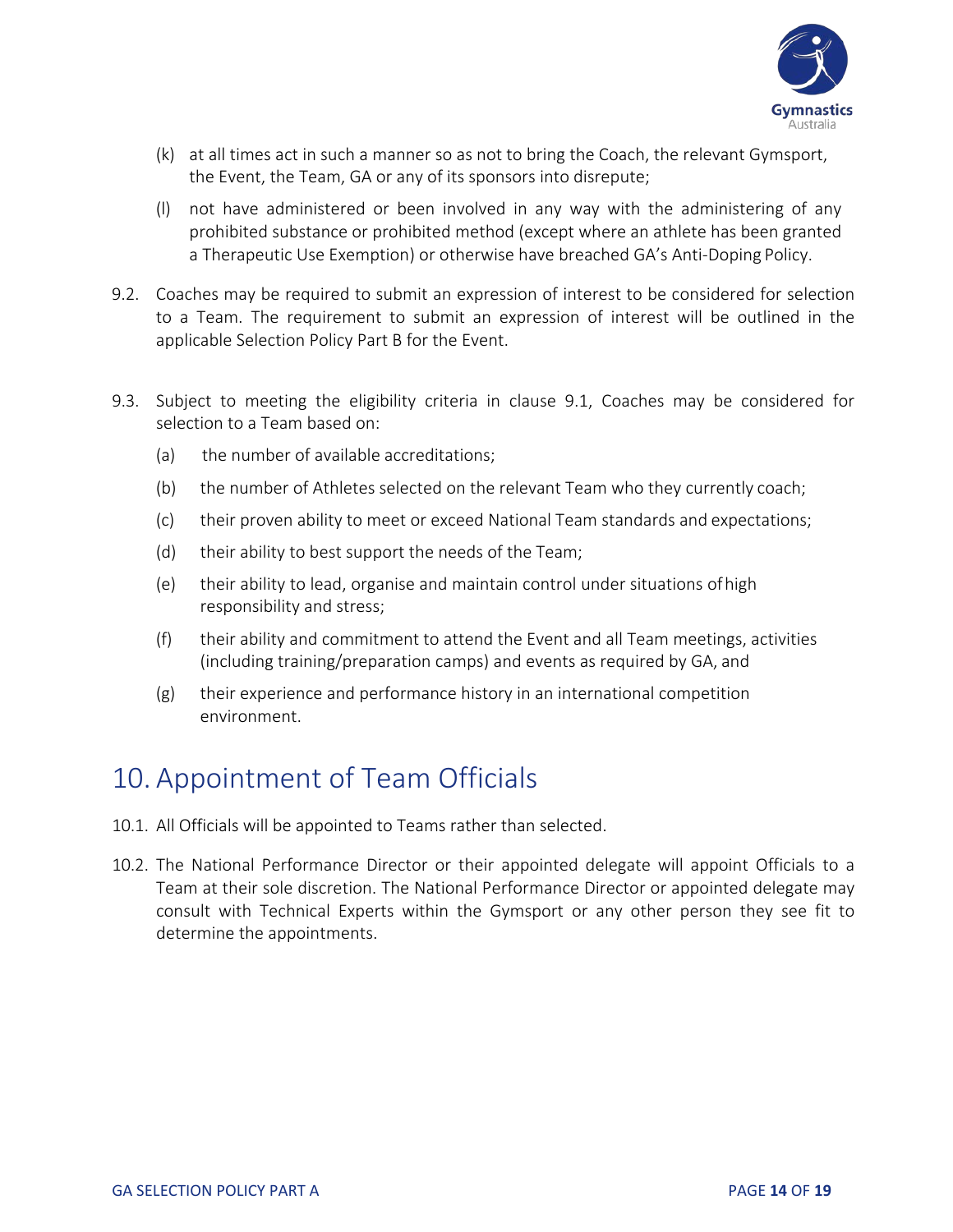

# 11. Selection Appeals

- 11.1. Selection Appeals will be conducted in accordance with, and will be governed by, the procedures provided in the GA [Selection Appeals Policy.](https://www.gymnastics.org.au/uploadedfiles/GA_Selection_Appeals_Policy.pdf)
- 11.2. Subject to clause [11.3 o](#page-15-1)f this Policy, Athletes may appeal their non-selection for a Team but not a Squad.
- <span id="page-15-1"></span>11.3. Decisions relating to the following under this Policy and the Selection Policy Part B are not subject to any right of appeal under the GA [Selection Appeals Policy o](https://www.gymnastics.org.au/uploadedfiles/GA_Selection_Appeals_Policy.pdf)r otherwise:
	- (a) Teams:
		- (i) De-selected Athletes;
		- (ii) Non-selected or de-selected Coaches;
	- (b) Squads:
		- (i) De-selected Athletes.

#### <span id="page-15-0"></span>12. Team / Squad Announcement Process

- 12.1. Athletes eligible for selection will be provided Written Notice of their selection/non-selection to a Team or Squad as soon as possible after the conclusion of the Selection Panel meeting to determine the final selections. Athletes may also be notified of their selection/nonselection verbally if the circumstances allow it.
- 12.2. Coaches will be provided Written Notice of their selection to a Team as soon as possible after the conclusion of the Selection Panel meeting to determine the final selections. Coaches may also be notified of their selection verbally if the circumstances allow it.
- 12.3. Officials will be provided Written Notice of their appointment to a Team as soon as possible after the appointments have been determined.
- 12.4. The formal public announcement of final Team selections and appointments will occur as soon as possible after the selection notification (letters are distributed to Athletes and Coaches who have participated in the selection process) and the acceptance process is complete to allow for any appeals in accordance with the GA [Selection Appeals Policy.](https://www.gymnastics.org.au/uploadedfiles/GA_Selection_Appeals_Policy.pdf)
- 12.5. All Athletes and Coaches who have taken part in the selection process agree not to announce or make comment regarding the likely or pending selection/non-selection of any Team or Squad members to the media or on personal websites or social media until the Team or Squad is publicly announced by GA.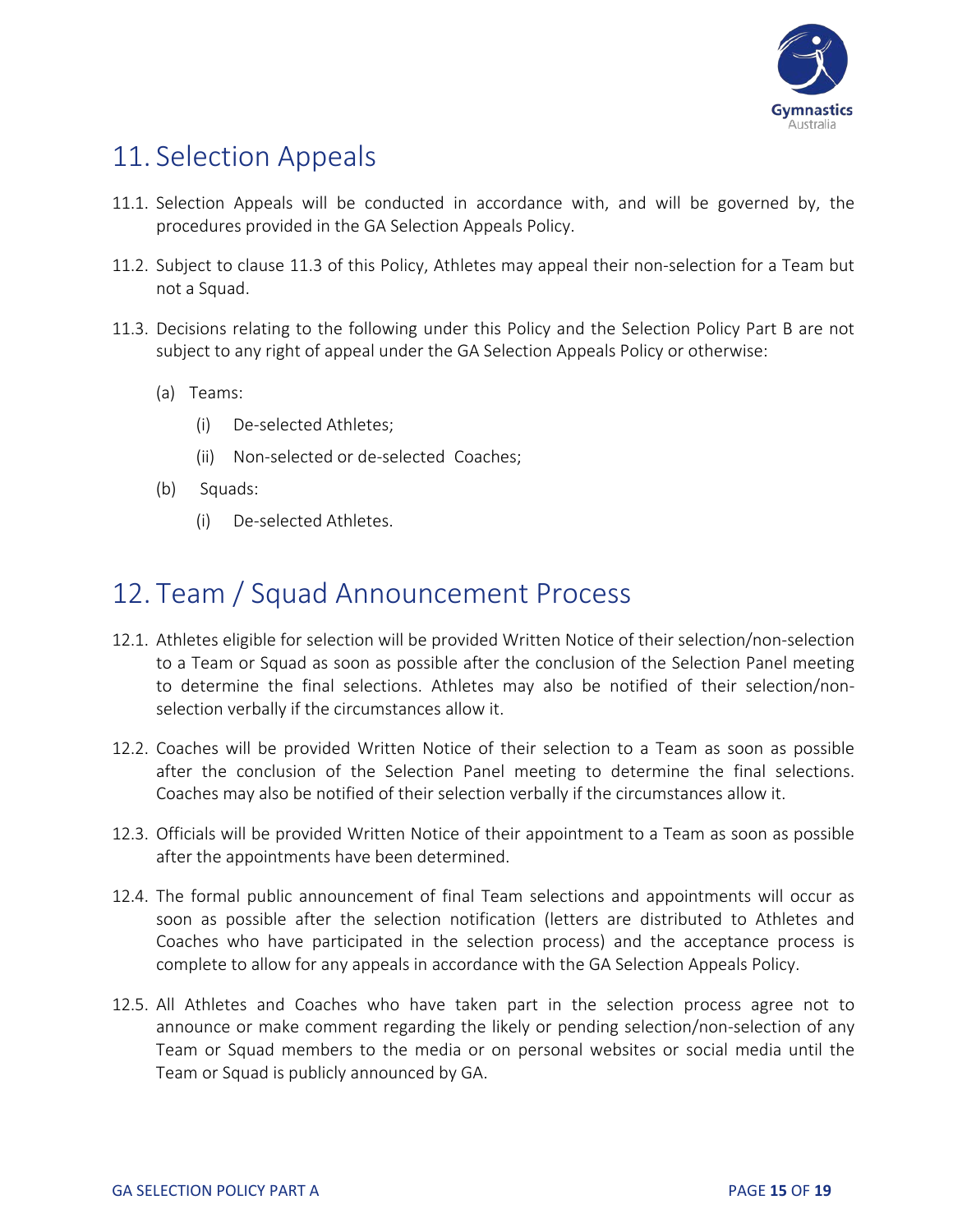

# <span id="page-16-0"></span>13. Injury, Illness & Medications

- 13.1. All selected Team and Squad members must agree to report any information relating to training fitness (Athletes only), illness and/or other injuries which could affect their ability to engage in training/competition at full capacity and/or fulfil their role as a member of the Team or of a Squad.
- 13.2. All selected Team Coaches must agree to report any information relating to illness and/or other injuries to athletes under their care which could affect the ability of the athlete to fulfil their role on the Team.
- 13.3. All selected Team Coaches must agree to report any information relating to illness and/or other injuries which could affect their ability to fulfil their role on the Team.
- 13.4. All appointed Team Officials must agree to report any information relating to illness and/or other injuries which could affect their ability to fulfil their role on the Team.
- 13.5. At the discretion of the National Performance Director, selected and appointed Team members (i.e. Athletes, Coaches and Officials) may be required to submit to a full medical examination prior to departure for the Event with a doctor(s) approved by the GA Chief Medical Officer. Any such medical examination would be at the personal cost of the Team member.
- 13.6. At the discretion of the National Performance Director, selected and reserve Athletes may be required to undertake a competition readiness test prior to departure for an Event. For the purpose of this Policy, competition readiness refers to the physical, mental and performance preparedness of the Athlete being at a level deemed appropriate to represent Australia as a part of the Team. Performance readiness will be assessed and determined by the Selection Panel and in accordance with the selection process and eligibility and performance criteria outlined in the Selection Policy Part B and this Policy.
- 13.7. Athletes selected on a Team or Squad must declare to GA any medications that they are taking.

## <span id="page-16-1"></span>14. Withdrawal from a Team or Squad

- 14.1. All Athletes, Coaches and Officials withdrawing from a Team or Squad must immediately notify the National Performance Director of the withdrawal by Written Notice.
- 14.2. Should an Athlete withdraw following their selection to the Squad or Team, the Selection Panel may, but is not required to identify a replacement Athlete. The Selection Panel may select any Athlete at their absolute discretion provided the replacement Athlete meets the relevant eligibility and performance requirements as described in this Policy and the relevant Selection Policy Part B.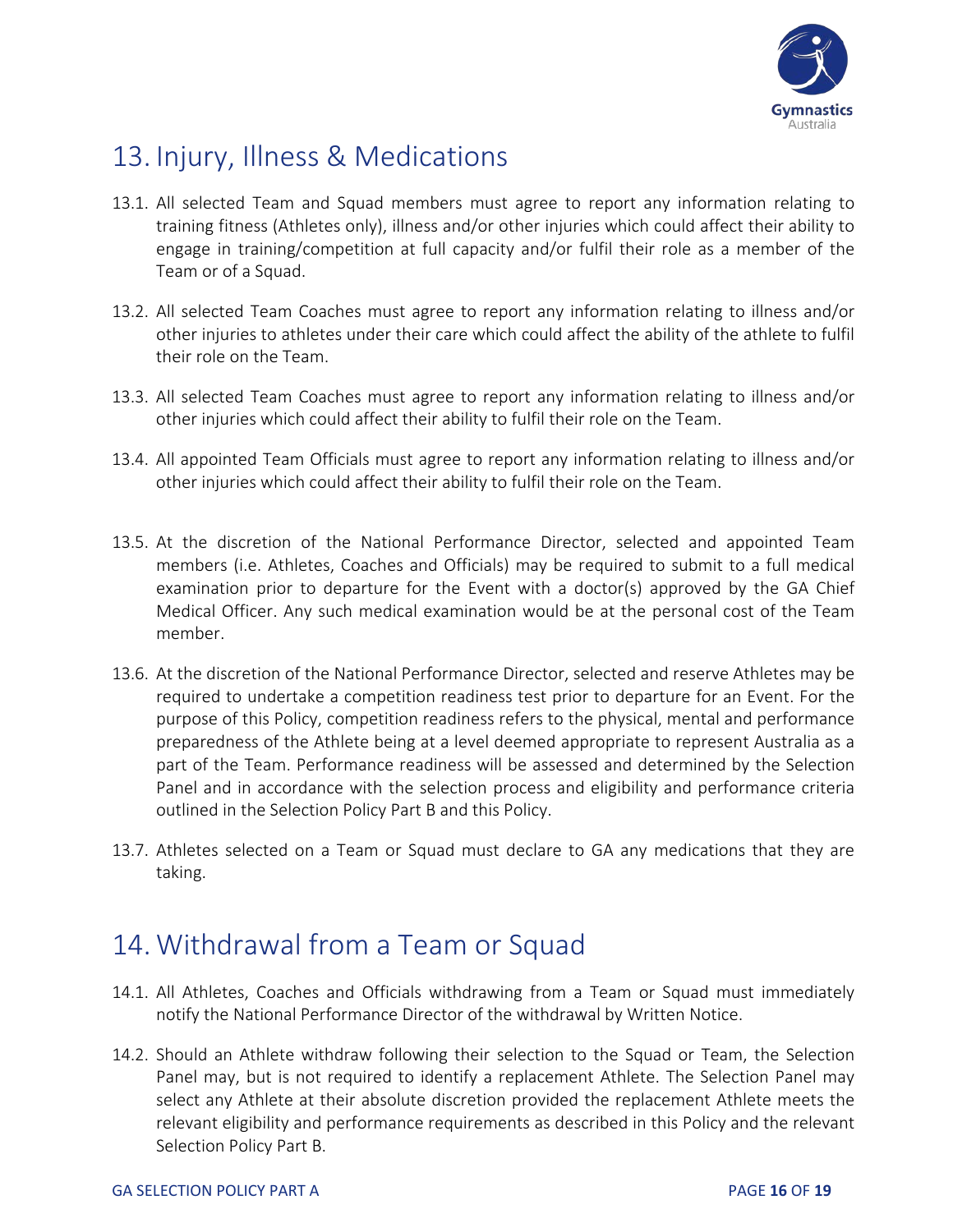

14.3. Should a Coach withdraw following their selection to a Team, the Selection Panel may, but is not required to identify a replacement Coach. The Selection Panel may select any Coach at their absolute discretion, subject to the application of clause .

#### <span id="page-17-0"></span>15. De-Selection – Athletes

- 15.1. An Athlete who is selected to a Squad or Team (including identified reserves in the case of Teams) can be de-selected by the Selection Panel based on any one or more of the following;
	- (a) the Selection Panel identifies that it has made an error during the selection process;
	- (b) the Athlete becomes ineligible according to the eligibility requirements outlined in this Policy and/or the Selection Policy Part B;
	- (c) the Athlete fails to complete and return or adhere to the GA Athlete Agreement;
	- (d) the Athlete breaches a GA policy;
	- (e) the Athlete fails to complete any relevant education courses in the required timeframes (either face-to-face or online) as directed by GA;
	- (f) the Athlete has not met GA's requirements in relation to participation in Team preparation or Squad activities as detailed in the relevant Selection Policy Part B or as reasonably requested by GA in its absolute discretion;
	- (g) the Selection Panel is not satisfied that the Athlete is appropriately committed to training and has achieved and is maintaining (or working towards achieving) an appropriate level of health and fitness to achieve their peak performance at the Event or as a part of a Squad;
	- (h) the Athlete is ill or injured between nomination to a Team and departure to the Event and is not deemed physically and/or medically fit by the GA Chief Medical Officer (or an appropriately qualified delegated representative) to participate in the Event.
- 15.2. An Athlete who is de-selected from a Team or Squad will be provided Written Notice as soon as possible after the decision has been confirmed by the Selection Panel.
- 15.3. Replacement Athletes may be selected to a Team based on their competition readiness as assessed determined by the Selection Panel and in accordance with the selection process and eligibility and performance criteria outlined in the Selection Policy Part B and this Policy.

#### <span id="page-17-1"></span>16. De-Selection – Coaches

- 16.1. A Coach who is selected to a Team can de-selected by the Selection Panel based on any one or more of the following:
	- (a) the Selection Panel identifies that it has made an error during the selection process;
	- (b) the Coach becomes ineligible according to the eligibility requirements outlined in this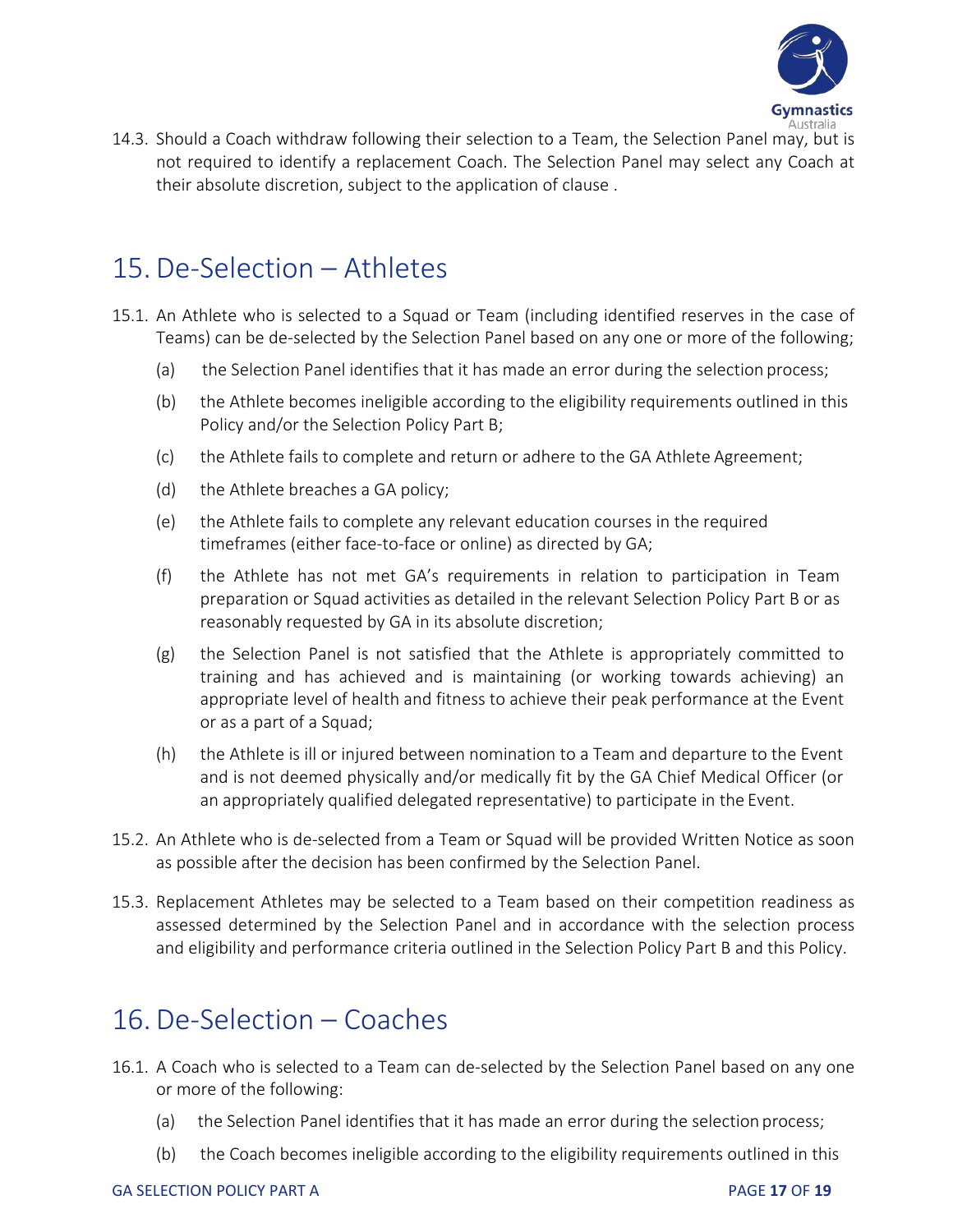

Policy;

- (c) the Coach fails to complete and return or adhere to the GA Officials Agreement;
- (d) the Coach breaches a GA policy;
- (e) the Coach fails to complete any relevant education courses in the required timeframes (either face-to-face or online) as directed by GA;
- (f) the Coach has not met GA's requirements in relation to participation in Team preparation activities as detailed in the relevant Selection Policy Part B or as reasonably requested by GA in its absolute discretion;
- $(g)$  the Coach is found to not have the required technical accreditation or lacks the necessary experience and/or commitment to fulfill their role on the Team;
- (h) the Coach is ill or injured between nomination to the Team and departure to the Event and is not deemed physically and/or medically fit by the GA Chief Medical Officer (or an appropriately qualified delegated representative) to fulfill their role on theTeam.
- 16.2. In the event that a selected Athlete is de-selected from the Team, any personal Coach of that Athlete who was selected to the Team may also be de-selected if the de-selected Athlete was the only Athlete on the Team coached by that Coach.
- 16.3. Replacement Coaches may be selected to the Team as per clause 9.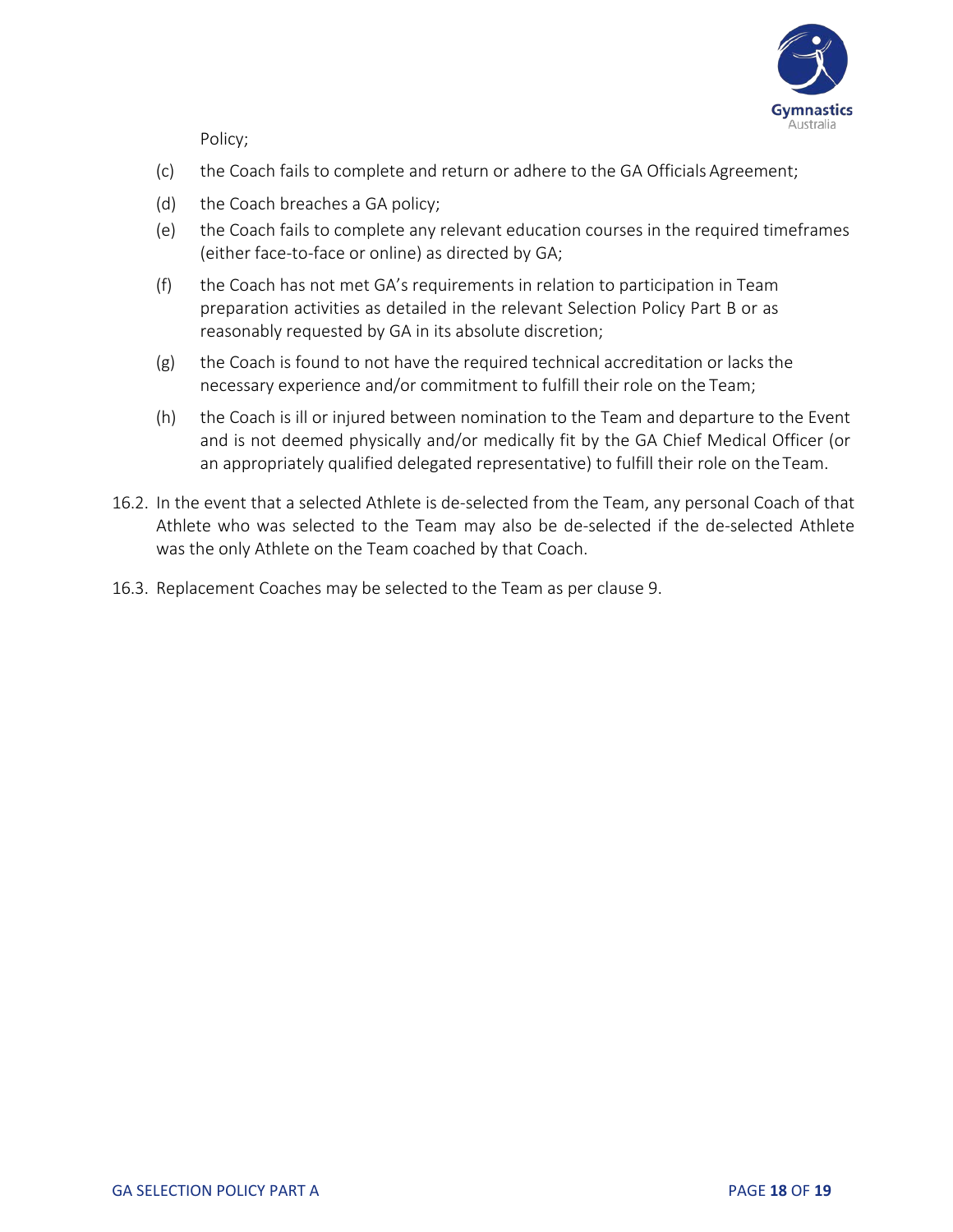

# <span id="page-19-0"></span>Appendix 1

#### <span id="page-19-1"></span>APPLICATION FORM FOR EXTENUATING CIRCUMSTANCES CONSIDERATION

| Athlete Name: ________________________________Gymsport__________________________                                                                                                                                              |       |  |  |  |
|-------------------------------------------------------------------------------------------------------------------------------------------------------------------------------------------------------------------------------|-------|--|--|--|
| Relevant Team or Squad for which this application applies:                                                                                                                                                                    |       |  |  |  |
| Name of Nominated Selection Event(s) for which the application applies:                                                                                                                                                       |       |  |  |  |
| Reason for Application:                                                                                                                                                                                                       |       |  |  |  |
|                                                                                                                                                                                                                               |       |  |  |  |
|                                                                                                                                                                                                                               |       |  |  |  |
|                                                                                                                                                                                                                               |       |  |  |  |
| Signed:                                                                                                                                                                                                                       | Date: |  |  |  |
| (Athlete or on behalf of the athlete)                                                                                                                                                                                         |       |  |  |  |
| Printed Name: Name and Second Contract of the Contract of the Contract of the Contract of the Contract of the Contract of the Contract of the Contract of the Contract of the Contract of the Contract of the Contract of the |       |  |  |  |
|                                                                                                                                                                                                                               |       |  |  |  |

<span id="page-19-2"></span>*Please attach supporting documentation. Medical Certificate must be provided for injury or illness claims.*